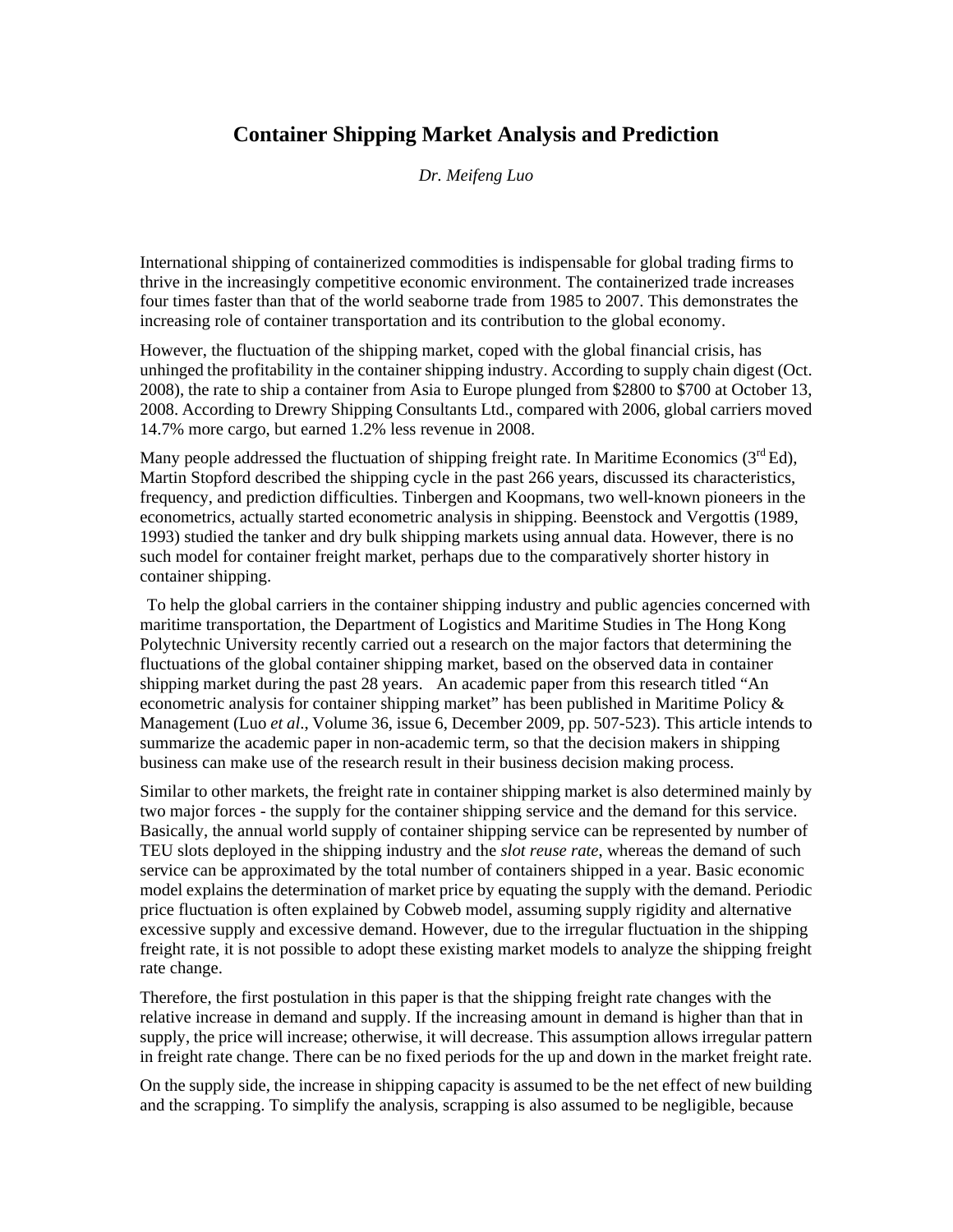demolition of container ships in the past 28 years is rather small (average 0.593% of total container capacity per year). Therefore, total new building is the dominate factor in the change of the world container carrying capacity.

New buildings in shipping industry are motivated by the profit that the existing shipowners can earn in the industry. To avoid complication, the research considers the industrial profit as a whole. It assumes that the new building orders are proportional to the industrial profit. An increase in industry profit can bring up the number of new orders, while a profit decrease would reduce the new orders. The factor that relates the total profit in the industry and the number of new orders in TEUs slots is defined as the propensity to invest in new capacity. Furthermore, the industrial profit is assumed to be determined mainly by the container freight rate, the demand for shipping service, the cost of operating and maintaining a TEU slot, and the bunker price.

One special nature in shipping industry is the time lag between the order of the new ship and its deployment in the world container fleet. This lag accelerates the change of freight rate in both the increasing and decreasing markets. In an increasing market when the demand increases faster than the capacity increase, the lag in shipbuilding prevents the increase of shipping capacity to match the speed of demand increase, although many shipowners are rushing to order more new ships. This can result in even higher increasing rate in shipping freight rate. One the other hand, when the market is just start to decrease, the new ships ordered in the previous years will keep delivering to the market. This will lead to faster increasing rate in building up capacity than that in demand. As a result, it will make the freight rate drop even faster.

Based on the above economic reasoning, a statistical model was regressed on the global shipping market data characterized by container throughput, container freight rate, world fleet capacity, and bunker price over from 1980 to 2008. The obtained model can largely replicates the dynamics of both the change of world container fleet and container freight rate in study period. The overall accuracy of the model is about 92%. To test the stability, the same model is fitted using data from 1980-2006, and used to predict the fleet capacities and freight rates in 2006 and 2007. The predicted values are compared with the actual capacity and freight rates published by Drewry. It shows the prediction errors is within 5%.

Using the data from 1980-2008, the contribution of significant factors to the market change can be summarized below. First, for investment in building new capacity, the estimated result shows that about 34 TEU slots will be added to the container carrying capacity, for every US\$ 10 million profit in the industry. Secondly, in terms of cost, the average annual cost to own and operate a TEU slot is about US\$ 19 thousand, whereas increasing one dollar bunker price will increase the container shipping cost by US\$ 130 million. Thirdly, the estimated container slot reuse rate is about 42, which means that on average, one TEU slot can move 42 TEUs in one year. Finally, on the sensitivity of freight rate to the excessive demand/supply, the estimation shows that if demand increases 100 thousand TEUs more than the capacity increase, there will be an 89 cent increase in freight rate.

In predicting the future container shipping market, several assumptions have been made to approximate the future demand for container shipping service corresponding to different scenarios on the future world trade. Drewry predicted that the future demand growth rates would be 8.6%, 8.7%, 9.1%, 8.9% and 8.7% from 2009 to 2013. These estimates were made before the financial crisis. The paper assumed two different scenarios, 8% and 5% growth rate from 2009 to 2013, and also assumed possibility of cancellation of new orders (with different cancellation rate for orders made in different years).

From 2007 to 2008, the market freight rate already exhibits a decreasing trend. The prediction shows that the market will continue to decrease, with different decreasing rate corresponding to different assumption on the future demand, and will reach a turning point around 2011. Since